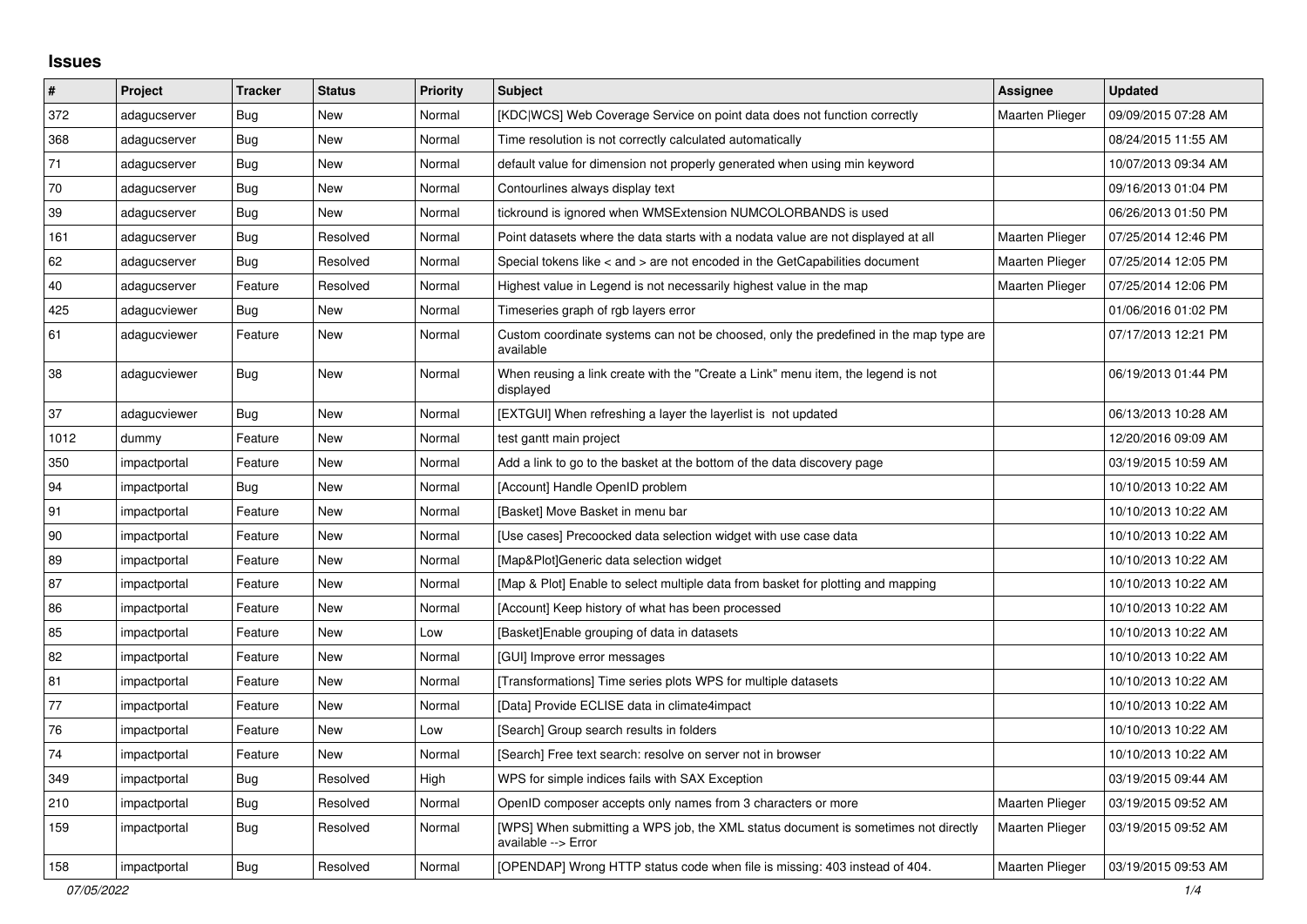| $\sharp$ | Project      | <b>Tracker</b> | <b>Status</b> | <b>Priority</b> | <b>Subject</b>                                                                         | <b>Assignee</b>      | <b>Updated</b>                        |
|----------|--------------|----------------|---------------|-----------------|----------------------------------------------------------------------------------------|----------------------|---------------------------------------|
| 93       | impactportal | Feature        | Resolved      | Normal          | [Basket] Add a "Get All" button to retrieve all items at once                          |                      | 03/19/2015 09:56 AM                   |
| 92       | impactportal | Feature        | Resolved      | High            | [Test] Create a test environment to test new versions of climate4impact                |                      | 03/19/2015 09:55 AM                   |
| 88       | impactportal | Feature        | Resolved      | Normal          | [Basket]Create widget for basket access in all portal elements                         |                      | 03/19/2015 09:56 AM                   |
| 84       | impactportal | Feature        | Resolved      | Normal          | [Basket]Enable sorting on basket                                                       |                      | 03/19/2015 09:57 AM                   |
| 83       | impactportal | Feature        | Resolved      | Normal          | [Basket]Add 'Remove all' button                                                        |                      | 03/19/2015 09:58 AM                   |
| 80       | impactportal | Feature        | Resolved      | Normal          | [Transformation] CDO indices calculations as WPS service                               |                      | 03/19/2015 10:04 AM                   |
| 75       | impactportal | Feature        | Resolved      | Normal          | [Search]Move backend to ESGF search                                                    |                      | 07/15/2014 02:10 PM                   |
| 73       | impactportal | Support        | Resolved      | Normal          | [ESG Security] No 'view' on data located at other ESG nodes as BADC and DKRZ           |                      | 07/15/2014 02:10 PM                   |
| 32511    | PyCAMA       | <b>Bug</b>     | New           | Normal          | use of coregistration package in loop crashes without warning ("terminated")           | Maarten Sneep        | 08/19/2021 11:24 AM                   |
| 30011    | PyCAMA       | Support        | New           | Normal          | [PyCAMA] Prepare release of 1.0                                                        | Maarten Sneep        | 12/01/2021 10:49 AM                   |
| 28421    | PyCAMA       | Support        | New           | Normal          | Prepare for version 2 quality control monitoring.                                      | Jacques Claas        | 12/01/2020 05:39 PM                   |
| 27841    | PyCAMA       | Support        | New           | Normal          | [PyCAMA] update filters for HCHO (possibly others) to exclude data with QA value < 0.5 | <b>Maarten Sneep</b> | 10/20/2020 11:43 AM                   |
| 26231    | PyCAMA       | Support        | New           | Normal          | [PyCAMA] Verify configuration of PyCAMA for daily extractions                          | Jacques Claas        | 12/01/2020 05:30 PM                   |
| 26181    | PyCAMA       | <b>Bug</b>     | New           | Normal          | [PyCAMA] Time assigned to time-slice                                                   | Maarten Sneep        | 06/02/2020 09:27 AM                   |
| 26171    | PyCAMA       | Feature        | New           | Normal          | [PyCAMA] Skip L3 data in concatenation tool                                            | <b>Maarten Sneep</b> | 06/02/2020 09:25 AM                   |
| 19181    | PyCAMA       | Bug            | New           | Normal          | Date reported on Input data per granule possibly incorrect for offline                 | <b>Maarten Sneep</b> | 05/25/2020 08:27 AM                   |
| 17921    | PyCAMA       | Bug            | New           | Low             | O3 Histogram plots y-label                                                             | <b>Maarten Sneep</b> | 05/25/2020 08:20 AM                   |
| 13811    | PyCAMA       | Support        | New           | Normal          | PyCAMA L2QC Reporting Bugs                                                             | <b>Maarten Sneep</b> | 04/28/2020 11:43 AM                   |
| 9311     | PyCAMA       | Feature        | New           | Normal          | Processing status & lineage as table                                                   | <b>Maarten Sneep</b> | 05/25/2020 08:48 AM                   |
| 26241    | PyCAMA       | Support        | In Progress   | Normal          | [PyCAMA] Supply list of up to 12 parameters you want to follow over time               | Jacques Claas        | 12/01/2020 05:34 PM                   |
| 944      | PyCAMA       | Feature        | In Progress   | Normal          | Documentation of internal workings of PyCAMA                                           | <b>Maarten Sneep</b> | 12/09/2020 11:13 AM                   |
| 558      | PyCAMA       | Feature        | In Progress   | Normal          | Coregistration                                                                         | <b>Maarten Sneep</b> | 11/06/2018 05:47 PM                   |
| 35721    | PyCAMA       | Feature        | Resolved      | Normal          | Speed up get_profiles and get_temperature by numba                                     | Maarten Sneep        | 03/21/2022 10:55 AM                   |
| 35711    | PyCAMA       | <b>Bug</b>     | Resolved      | Normal          | Delete useless get_pressures function in TM5_profile.py                                | <b>Maarten Sneep</b> | 03/21/2022 09:48 AM                   |
| 34921    | PyCAMA       | <b>Bug</b>     | Resolved      | Normal          | Requested time not covered in CTM file                                                 | <b>Maarten Sneep</b> | 03/21/2022 09:52 AM                   |
| 33291    | PyCAMA       | Bug            | Resolved      | Normal          | [PDGS-ANOM-8804] Processing error on ALH                                               | <b>Maarten Sneep</b> | 10/05/2021 05:33 PM                   |
| 28981    | PyCAMA       | <b>Bug</b>     | Resolved      | Normal          | [PyCAMA] Hard crash when processing NPP data                                           | <b>Maarten Sneep</b> | 11/27/2020 11:54 AM                   |
| 27381    | PyCAMA       | Support        | Resolved      | High            | [PyCAMA] Update configuration file to resolve issue with reports for Cloud             |                      | PDGS Operations   09/09/2020 11:06 AM |
| 27361    | PyCAMA       | Feature        | Resolved      | Normal          | [PyCAMA] record the file names of the input granules.                                  | <b>Maarten Sneep</b> | 07/29/2020 03:23 PM                   |
| 27251    | PyCAMA       | Bug            | Resolved      | Normal          | [PyCAMA] incompatibility with python 3.3                                               | <b>Maarten Sneep</b> | 07/24/2020 08:23 AM                   |
| 27221    | PyCAMA       | Bug            | Resolved      | Normal          | [PyCAMA] crash when encountering empty files                                           | <b>Maarten Sneep</b> | 07/28/2020 01:24 PM                   |
| 22591    | PyCAMA       | Feature        | Resolved      | Normal          | Implement O3_TCL on L2QC website                                                       | Mark ter Linden      | 11/09/2019 05:03 PM                   |
| 1511     | PyCAMA       | Feature        | Resolved      | Normal          | Synchronization of variables                                                           | Maarten Sneep        | 08/21/2020 07:37 AM                   |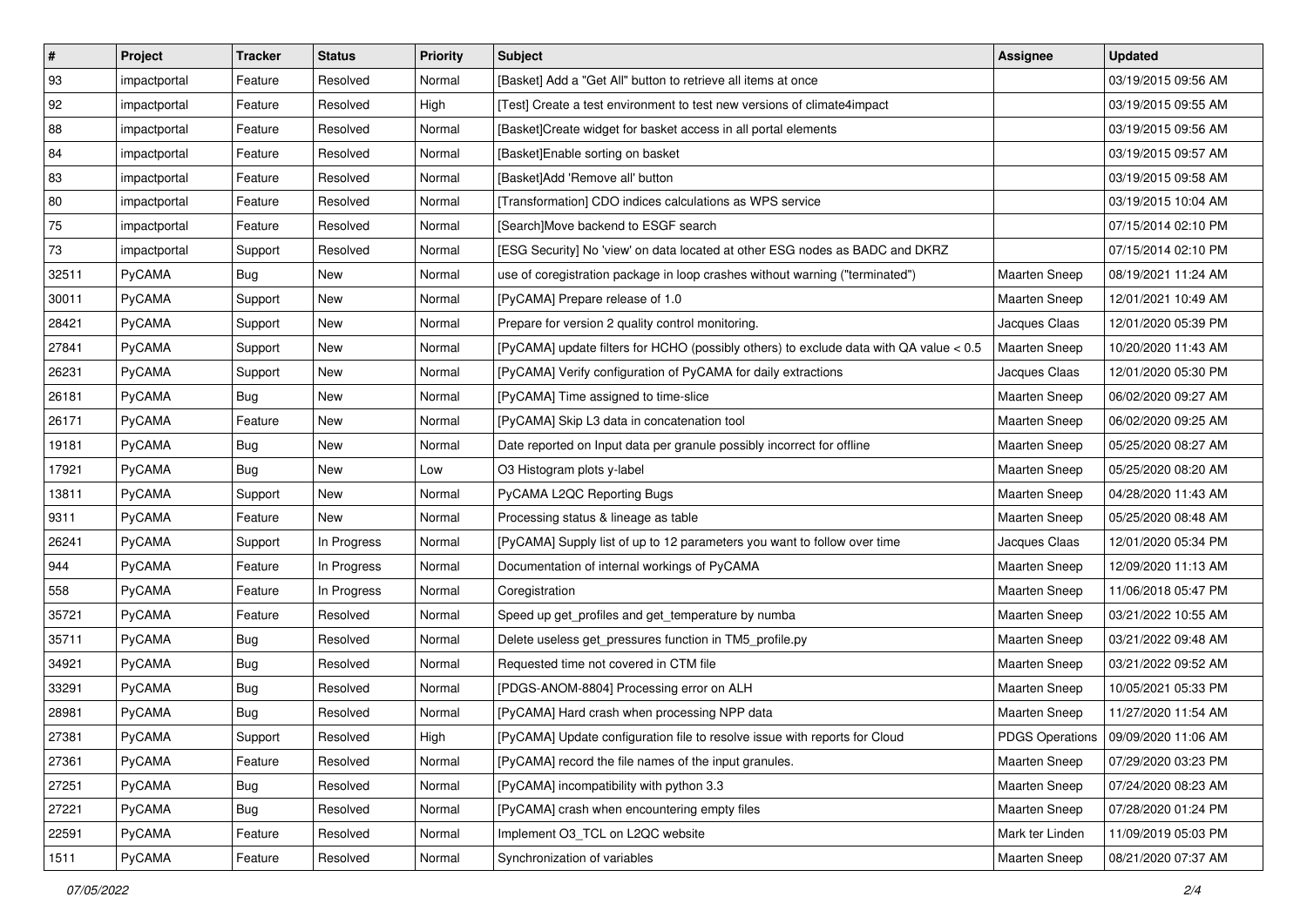| $\pmb{\#}$ | Project      | <b>Tracker</b> | <b>Status</b> | <b>Priority</b> | <b>Subject</b>                                                                                             | Assignee             | <b>Updated</b>                          |
|------------|--------------|----------------|---------------|-----------------|------------------------------------------------------------------------------------------------------------|----------------------|-----------------------------------------|
| 1301       | PyCAMA       | Support        | Resolved      | High            | test mixed empty/non-empty variables                                                                       | <b>Maarten Sneep</b> | 08/21/2020 07:38 AM                     |
| 28431      | PyCAMA       | Support        | Feedback      | Normal          | [PyCAMA] How long should the daily reports be available once the time-dependent<br>monitoring is in place? | Jacques Claas        | 10/15/2020 10:26 AM                     |
| 15161      | PyCAMA       | Feature        | Feedback      | Normal          | Better handle wavelength calibration parameters in UPAS products                                           | Maarten Sneep        | 05/25/2020 08:49 AM                     |
| 15151      | PyCAMA       | Feature        | Feedback      | Normal          | Handling background correction parameters for SO2 and HCHO                                                 | Maarten Sneep        | 05/25/2020 08:47 AM                     |
| 14161      | PyCAMA       | Support        | Feedback      | Normal          | Time dependent QC questionnaire                                                                            | Jacques Claas        | 04/28/2020 09:59 AM                     |
| 1146       | PyCAMA       | <b>Bug</b>     | Feedback      | Normal          | Non-synchronized variables yield bogus results                                                             | Maarten Sneep        | 12/09/2020 10:44 AM                     |
| 1013       | subproject 1 | Feature        | New           | Normal          | test subproject task gantt                                                                                 |                      | 12/20/2016 09:10 AM                     |
| 26031      | TM5-MP       | <b>Bug</b>     | <b>New</b>    | Normal          | Wrong rate for KOHHNO4                                                                                     |                      | 05/13/2020 12:10 PM                     |
| 24611      | TM5-MP       | <b>Bug</b>     | <b>New</b>    | High            | Typos in cb05 ebischeme                                                                                    |                      | 02/11/2020 10:35 AM                     |
| 23861      | TM5-MP       | <b>Bug</b>     | New           | Normal          | NH2O2 chemistry                                                                                            |                      | 05/13/2020 12:10 PM                     |
| 12101      | TM5-MP       | Feature        | New           | Low             | Updating Corner halo grid boxes                                                                            |                      | 10/10/2018 03:39 PM                     |
| 11761      | TM5-MP       | <b>Bug</b>     | New           | Low             | overflow in PDUMP                                                                                          |                      | 09/26/2018 09:44 AM                     |
| 10281      | TM5-MP       | Task           | New           | Low             | Dry deposition of gas-phase H2SO4 and DMS                                                                  |                      | 07/03/2018 12:51 PM                     |
| 2161       | TM5-MP       | <b>Bug</b>     | <b>New</b>    | Normal          | Python datetime.strftime function does not support dates before 1900                                       |                      | 08/21/2017 12:35 PM                     |
| 521        | TM5-MP       | <b>Bug</b>     | <b>New</b>    | Low             | Inconsistent NO <sub>x</sub> emissions                                                                     |                      | 07/03/2018 12:30 PM                     |
| 440        | TM5-MP       | Feature        | New           | Low             | Assumption in calculation of friction velocity over land                                                   |                      | 07/03/2018 12:51 PM                     |
| 439        | TM5-MP       | Task           | <b>New</b>    | Low             | Treatment of ice clouds in photolysis                                                                      |                      | 07/03/2018 12:35 PM                     |
| 373        | TM5-MP       | <b>Bug</b>     | New           | Normal          | Diurnal cycle biomass burning emissions                                                                    |                      | 07/03/2018 12:34 PM                     |
| 367        | TM5-MP       | Feature        | <b>New</b>    | Low             | Heterogeneous reaction rates for bulk aerosol version                                                      | Jason Williams       | 07/03/2018 12:36 PM                     |
| 362        | TM5-MP       | <b>Bug</b>     | New           | Normal          | Dry deposition total for agreggated NOx                                                                    | Jason Williams       | 06/24/2015 02:06 PM                     |
| 351        | TM5-MP       | <b>Bug</b>     | New           | Low             | NH3 budget terms                                                                                           |                      | 07/03/2018 12:36 PM                     |
| 338        | TM5-MP       | Feature        | <b>New</b>    | Low             | Modifying and extending input data for refractive indices                                                  | Twan van Noije       | 07/03/2018 12:53 PM                     |
| 26711      | TM5-MP       | <b>Bug</b>     | In Progress   | Normal          | missing values for lon and lat in regions file                                                             |                      | 07/02/2020 08:27 PM                     |
| 23221      | TM5-MP       | Feature        | In Progress   | Normal          | Remapping of M7 dry/wet radii from restart file missing                                                    |                      | 12/05/2019 11:07 AM                     |
| 20141      | TM5-MP       | <b>Bug</b>     | In Progress   | Low             | PDUMP temperature field is zero                                                                            |                      | 07/26/2019 02:45 PM                     |
| 10221      | TM5-MP       | Feature        | In Progress   | Normal          | MOGUNTIA and KPP                                                                                           |                      | 09/20/2018 01:59 PM                     |
| 8931       | TM5-MP       | Feature        | In Progress   | Low             | removing dependence on HDF4                                                                                |                      | 11/18/2019 02:07 PM                     |
| 595        | TM5-MP       | Bug            | In Progress   | Normal          | Generation of qsub job file seems broken                                                                   |                      | 07/03/2018 12:39 PM                     |
| 574        | TM5-MP       | Support        | In Progress   | Normal          | Optimization of ebischeme can be problematic                                                               | Philippe Le Sager    | 12/20/2017 12:29 PM                     |
| 549        | TM5-MP       | <b>Bug</b>     | In Progress   | High            | Restarbility broken                                                                                        | Philippe Le Sager    | 03/17/2017 11:40 AM                     |
| 336        | TM5-MP       | Feature        | In Progress   | Normal          | budget consistent with mmix                                                                                | Philippe Le Sager    | 12/01/2015 10:05 AM                     |
| 320        | TM5-MP       | <b>Bug</b>     | In Progress   | Low             | <b>Budget inconsistencies</b>                                                                              |                      | Philippe Le Sager   01/28/2016 01:00 PM |